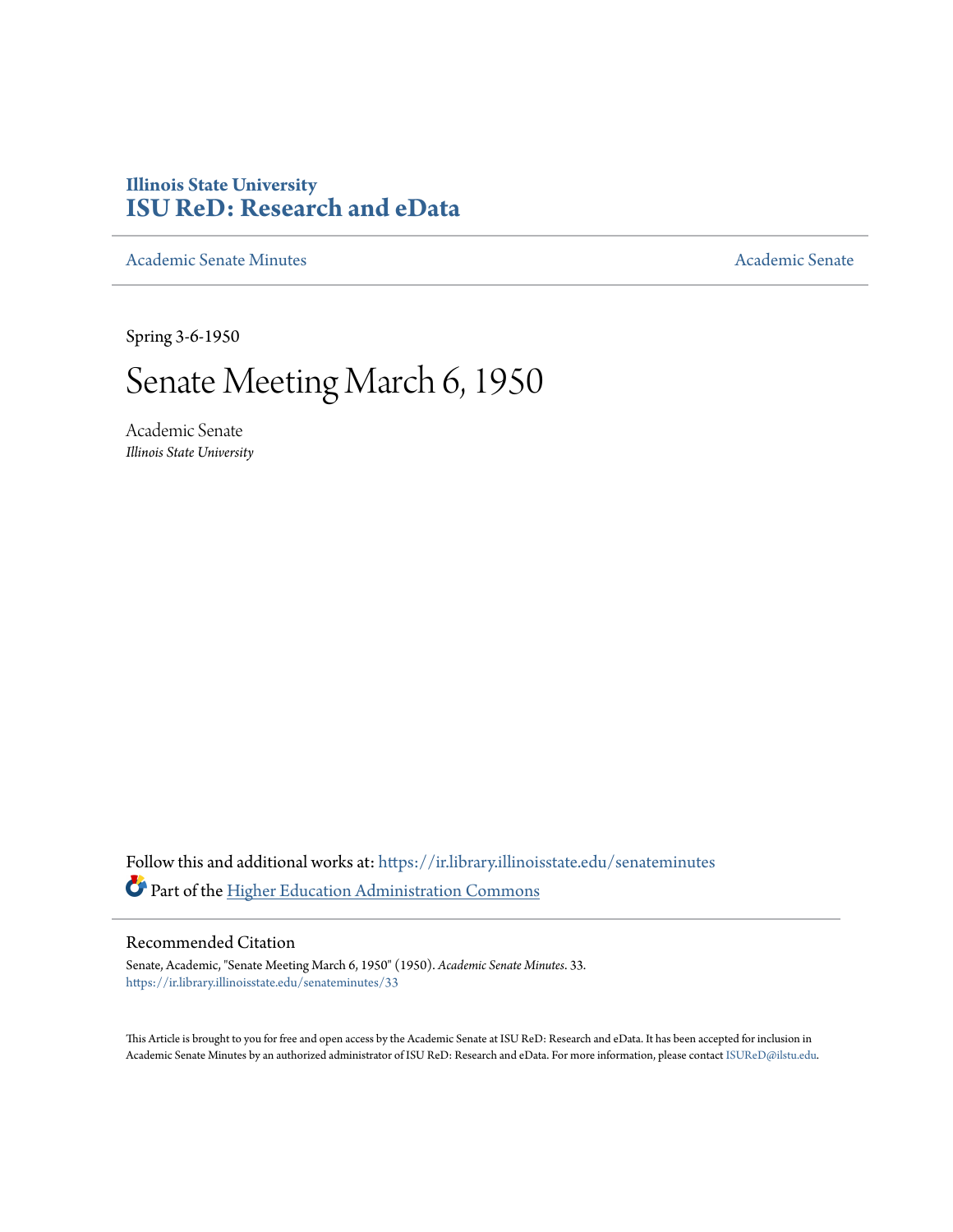gara

## SENATE MEEI'ING March 6, 1950

The meeting was called to order by President Fairchild with all members present except Miss Clemans and Mr. Goodier who had not returned to the campus.

The President urged members of the Senate who live in Normal to exercise their privilege of voting at the city election March 6.

)

)

The President called attention to the fact that there will be a faculty meeting on Tuesday, March 7, at 9:30 a. m. in Capen Auditorium and that classes will resume on Wednesday, March 8.

The President reported that the Teachers College Board will meet on our campus on Sunday and Monday, March 26 and 27, at which time it is reported consideration will be given to how the work which has been missed will be made up. This word came through the press just before the Senate meeting. President Fairchild reported to the press that it is his personal feeling that students and faculty should not be called upon to make up time missed for reasons beyond their control. He indicated that he believes that all we should be asked to do is to make up five days during spring vacation and one day on Memorial Day. He indicated also that faculty members should do the best they can in covering the remainder of the courses for the semester without expecting too much of the students. He believes, too, that activities which have been scheduled, such as the trip of the Men's Glee Club and the baseball trip south should be carried out in accordance with the plans. He thinks it may be possible to streamline the activity program on the campus and asked that faculty members be away from the campus as little as possible. He thinks it may be necessary to curtail the activity of the cooperative public school program. He thinks it is not desirable to have too much substitute teaching,

Dean Larsen announced that "D" and "F" reports will be due not later than April 14, and that the situation with reference to off-campus student teaching and nine-week courses will be taken care of as a separate matter.

The President reported that Mr. John Dale Russell will begin a study at the request of Governor Stevenson concerning the general structure and control of the Illinois System of State-supported Higher Education in the last week of March. This study will cover the six state-supported schools .

The next regular faculty meeting will be held on Tuesday morning, March 7, at 9:30 a. m. in Capen Auditorium instead of the regular time on March 14.

The Prusident called attention to the importance of satisfactory faculty-student relationships, especially with reference to classroom work. He believes that students should know as early as possible if their class work is not satisfactory. No doubt some of the responsibility in this connection falls upon students, but faculty members should also assume their portion of the responsibility. Faculty members should be available for conferences with students and should have an understanding attitude.

Copies of the tentative calendar as approved by the Administrative Council to be presented to the Senate were distributed for consideration. Dean Larsen moved that the tentative calendar be presented to the faculty as the calendar for the next school year and summer session. Mr. Gooding seconded the motion, and it was carried. A copy of the tentative calendar is filed with the minutes in the Secretary's office.

Miss Brenneman presented a proposed change in the statement prospective freshmen making application to the University are asked to sign. Several constructive suggestions were made and are incorporated in the following statement which will be used for the entering class of 1950 on a trial basis: